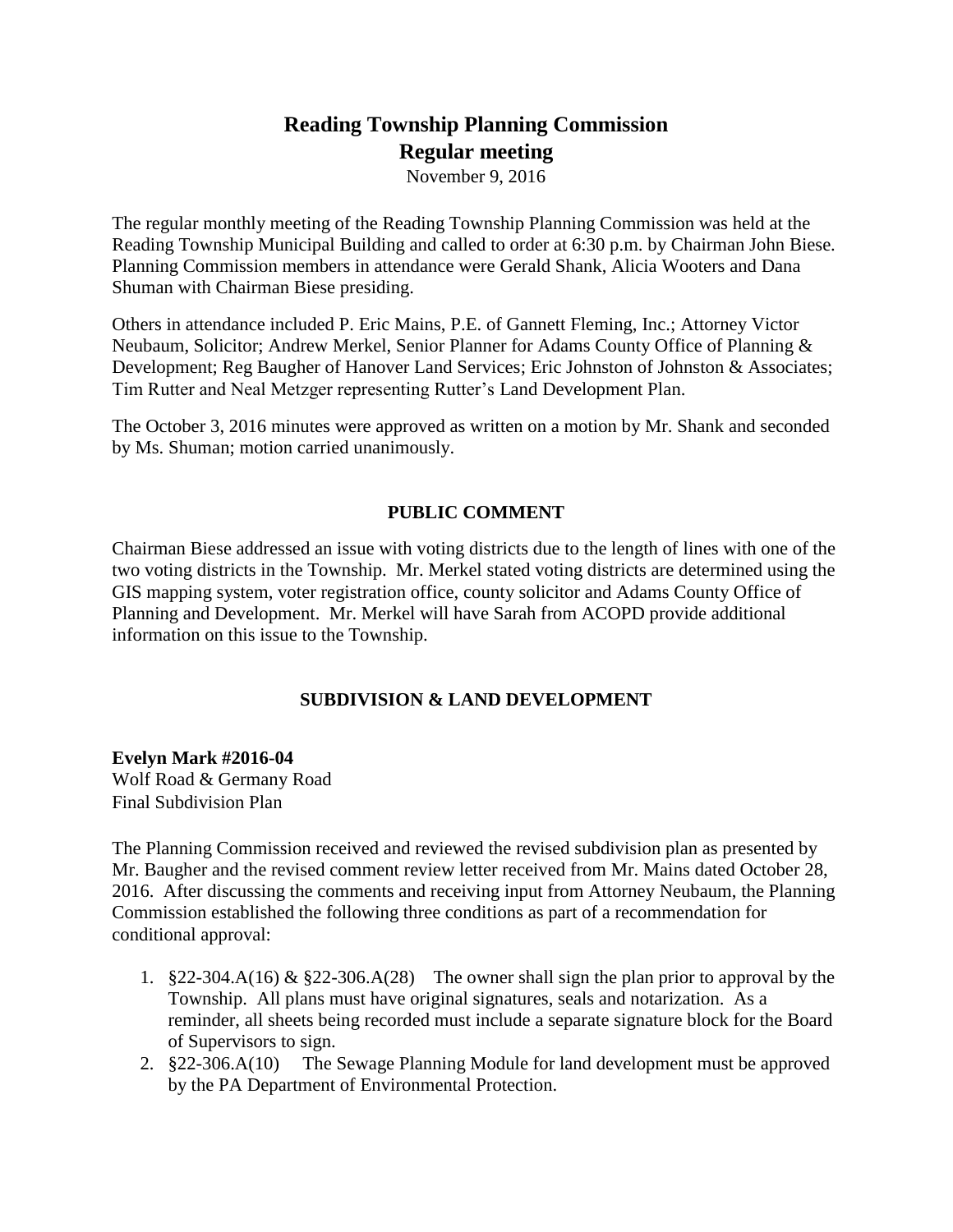3. §22-308.D Requires a lot merger agreement indicating both parcels shall be considered as one single tract for the purpose of subdivision. Attorney Neubaum stated he has drafted an approved lot merger document specifically for this Subdivision Plan and a sample is included for the Planning Commission to review. This document must be filed when the Subdivision Plan is recorded at the Adams County Courthouse.

On a motion by Mr. Shank and a second by Ms. Wooters, the Planning Commission has recommended conditional approval of Subdivision Plan #2016-04 for Evelyn Mark with the condition the three points listed above are resolved, and has recommended the final plan proceed to the Board of Supervisors for subsequent review and consideration for approval; motion carried unanimously.

### **Hampton Heights Phase III #2016-06**

Hampton Heights Development Final Subdivision Plan

The Planning Commission received and reviewed the subdivision plan application as presented by Mr. Johnston and the comment review letters received from Mr. Mains, Land & Sea Services and Mr. Merkel. Mr. Johnston gave a brief overview of Phase III and will address the issues listed in the comment review letters. Chairman Biese asked about the old test wells from the preliminary plan. Mr. Johnston will report on all remaining wells and finalize this as part of the revised plan. A discussion was held concerning lot #112 as a recreation lot for Hampton Heights and the concern of usability of the lot by the residents. It was agreed lot #112 needs additional grading and development details in the revised plan. Mr. Mains suggested it would be best to have Mr. Johnston address some of the issues discussed and those listed on the review letters and prepare a revised plan for him to evaluate and type a more precise comment review letter for future consideration by the Planning Commission. On a motion by Chairman Biese and a second by Mr. Shank, the Planning Commission has recommended to table Subdivision Plan #2016-06 for Hampton Heights Phase III until a revised plan can be reviewed by Mr. Mains and another comment review letter is prepared; motion carried unanimously.

A Modification Request was received from Hampton Heights for a request to waive §306.A.13; §403.B and §503. These modifications were previously approved as part of the preliminary plan and Phase II and the current request is to have them reapproved for Phase III. After receiving input from Mr. Mains and Attorney Neubaum, a motion was made by Mr. Shank and a second by Ms. Shuman to recommend the Modification Request proceed to the Board of Supervisors for subsequent review and consideration for approval; motion carried unanimously.

A Sewage Facility Planning Module along with the guarantee of capacity letter from the Reading Township Municipal Authority was received for review. On a motion by Mr. Shank and a second by Ms. Wooters, the Planning Commission has recommended the Sewage Facility Planning Module proceed to the Board of Supervisors for subsequent review and consideration for approval; motion carried unanimously.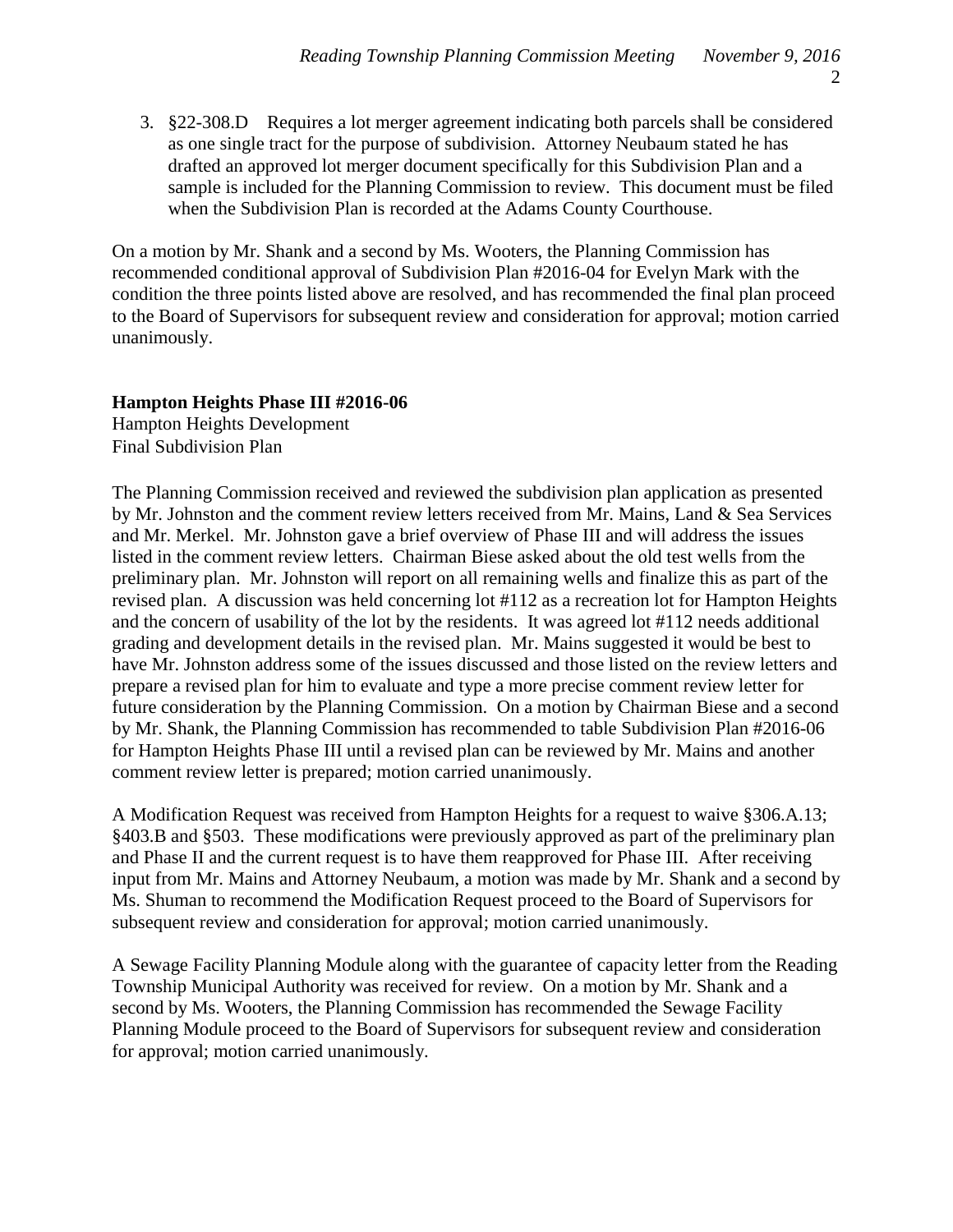**Rutter's Farm Store #2016-07** Store #17 – East Berlin Road Final Land Development Plan

The Planning Commission received and reviewed the land development plan application as presented by Mr. Metzger and the comment review letters received from Mr. Mains, Land & Sea Services and Mr. Merkel. Chairman Biese asked for a brief overview of why the Rutter's Farm Store desires to expand. Mr. Rutter's stated the general purpose is to add new freezers, storage and an in-door seating area along with a cooler section. Outside, the plan is to reposition the fuel dispensing area, relocate the diesel dispensing area and have the ability to dispense the new fuel blends that are beginning to become available; in addition to simply update the entire facility. Mr. Metzger provided the Planning Commission with a brief overview of the Land Development Plan and to answer questions. Discussion pursued with Mr. Mains, Mr. Merkel and the Planning Commission on how the revisions will coincide with the road project that PA DOT is considering for the intersection of Rt. 94 & Rt. 234. Chairman Biese has requested that Mr. Metzger contact PA DOT District 8-0 and provide the Township with additional input on how the Land development plan will concur with this proposed road project.

One area of concern as addressed by Mr. Merkel is the circulation of traffic within the property and the new position of the fuel dispensing area. Mr. Metzger stated this new lay-out will provide for better visibility of those entering and exiting the fuel area by employees inside the store. As far as general circulation of traffic entering and exiting the premises, those issues will need to be coordinated with PA DOT as part of the road improvement project.

General discussion was held concerning parking and lighting issues as per the review letter from Land & Sea Services. The Land Development Plan does provide a 10' no-parking area between the fuel pumps and the main entrance door. Mr. Mains and Attorney Neubaum reviewed the plan and Ordinance §27-1003.C. Attorney Neubaum stated that based on the specific requirement for parking, this plan does meet the requirement and no variance would be required.

A final concern was whether this Land Development Plan would require a Special Exception through the Zoning Hearing Board for the building expansion. Attorney Neubaum stated that based on the usage of the property and the reconfiguration being proposed, this specific plan would not require a Special Exception.

After a time of general discussion and receiving input from Mr. Mains and Attorney Neubaum, a motion was made by Chairman Biese and a second by Ms. Wooters to table the plan until a revised plan can be presented to Mr. Mains for subsequent review and consideration; motion carried unanimously.

A Modification Request was received from Rutter's Farm Store to waive §22-303. A motion was made by Mr. Shank and a second by Ms. Shuman to recommend the Modification Request proceed to the Board of Supervisors for subsequent review and consideration for approval; motion carried unanimously,